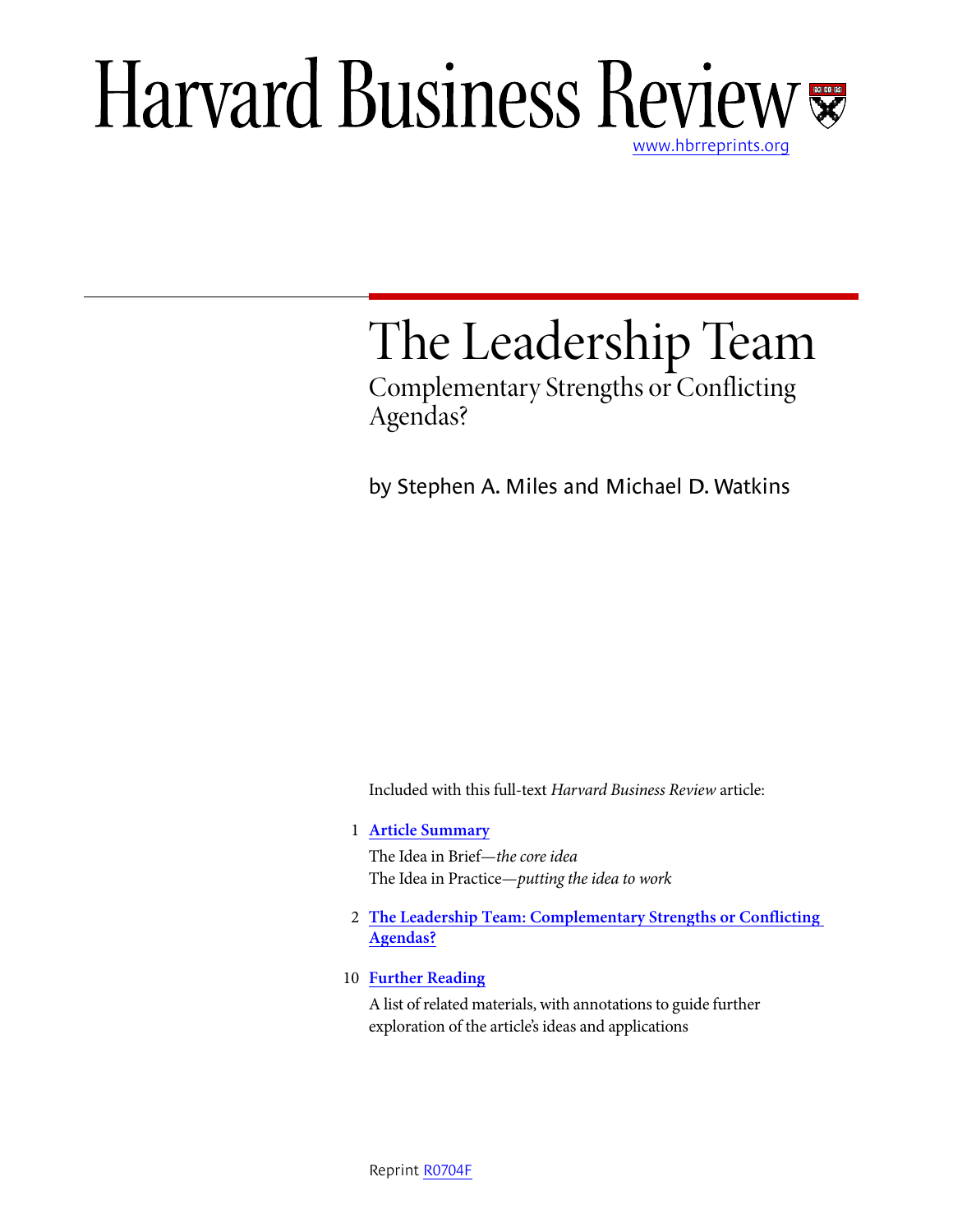Complementary Strengths or Conflicting Agendas?

The best executive teams exploit their members' distinctive strengths. For instance, diskdrive giant Seagate's leaders—the CEO, COO, and executive VPs of finance and marketing/ strategy—excel together by drawing on their complementary functional expertise.

Yet complementarity's benefits don't come free, say Miles and Watkins. For example, team members' differing perspectives may keep them from committing to a common strategy.

How can leadership teams reap complementarity's benefits while avoiding its risks? Erect four pillars of alignment: shared vision, rewards for achieving common goals, constant communication, and trust that each team member has the firm's best interests at heart. Also, ensure smooth leadership transitions; for instance, help the COO prepare for the CEO role by giving him increasing responsibility for setting strategy. The payoff? A leadership team that collectively delivers far better results than each member could provide on his own.

### **The Idea in Brief The Idea in Practice**

Miles and Watkins offer these suggestions for benefiting from team complementarity:

### **UNDERSTAND COMPLEMENTARITY'S DIMENSIONS**

Leadership teams are most effective when members play complementary roles along some or all of these dimensions:

- **•** Task definition. Leaders divide responsibilities into blocks. For example, the CEO manages the external environment; the COO, internal management issues.
- **•** Expertise. For instance, the CEO has a strong sales and marketing background while the COO possesses expertise in finance.
- **•** Cognitive strengths. One team member excels at creating and communicating compelling visions and breakthrough strategies; another, at driving execution through tactical brilliance and follow-through.
- **•** Role definition. For example, one leader provides "pull" through rewards and inspiration; another provides "push" through disciplined goal setting and sanctions.

#### **ANTICIPATE COMPLEMENTARITY'S PERILS**

Complementarity presents risks, including:

- **•** Disagreement on organizational priorities. With contrasting tasks, expertise, mind-sets, or roles, team members may want to push the organization in different directions.
- **•** Difficult succession. A leader transitioning into a new role on the team may have trouble letting go of his old one; for example, difficulty moving from a detail-orientation in order to focus on big-picture strategies. And subordinates, comfortable with him in his old role, may refuse to see him as credible in the new role.

#### **PAY SPECIAL ATTENTION TO CEO SUCCESSION**

To ensure smooth succession to the CEO job, consider these strategies:

- **•** Appoint a COO whose experience and talents partially overlap with the CEO's, so he can transition into the top role more easily.
- **•** Extend the productive life span of a complementary CEO-COO relationship by appointing a COO who'll take time to grow into the number-two job. Help him learn his own job and work with the CEO to prepare for the transition.
- **•** Create an explicit agreement between the CEO and COO outlining the gradual transfer of responsibilities. The COO could, for example, take increasing responsibility for dealing with external constituencies such as shareholders.
- **•** Redefine traditional CEO/COO roles. For instance, a COO who is strong at playing the "insider" role continues to do so after becoming CEO, and the new COO plays the "outsider" role.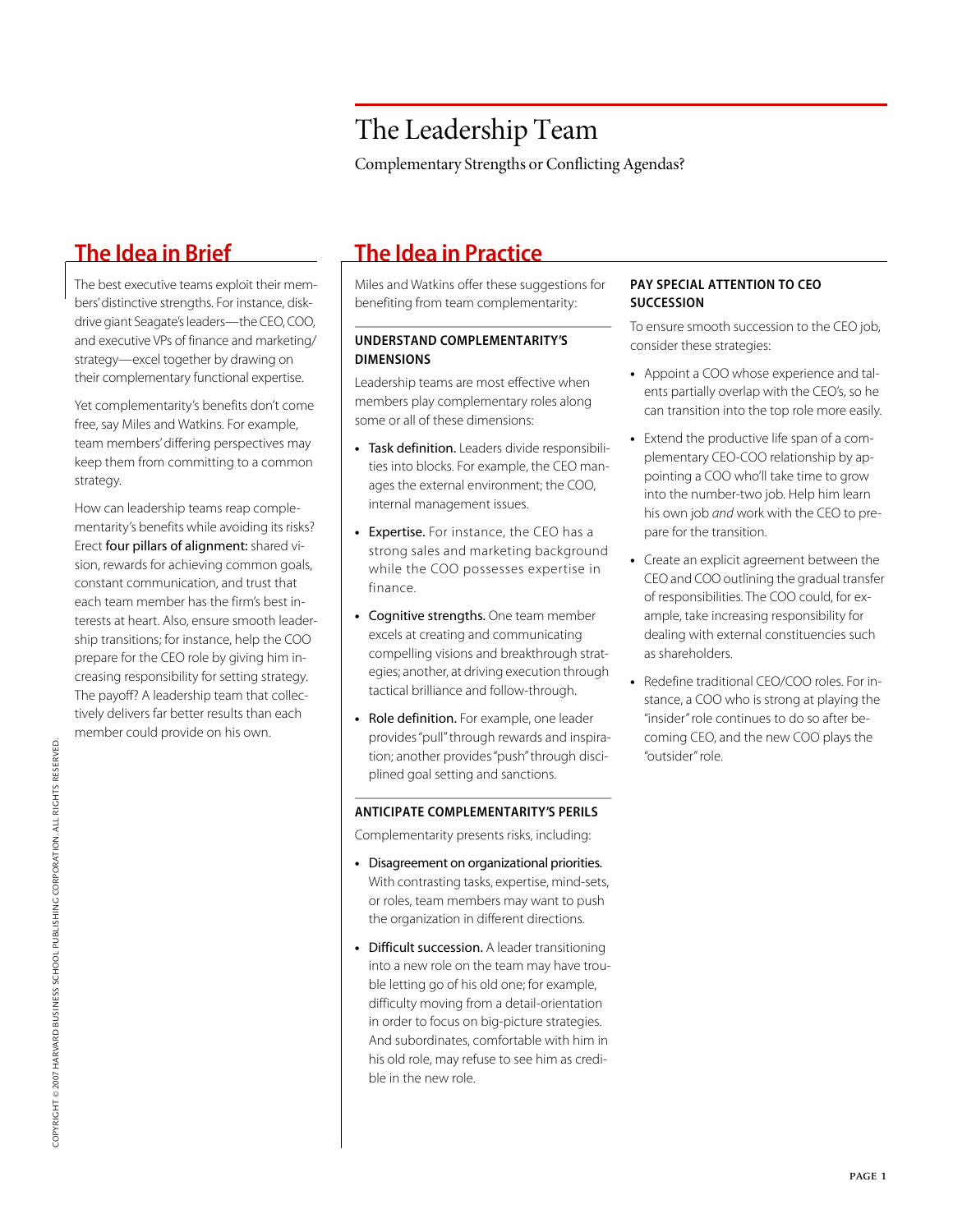## The Leadership Team Complementary Strengths or Conflicting Agendas?

### by Stephen A. Miles and Michael D. Watkins

Senior leadership teams whose members play complementary roles have been chronicled as far back as Homer's oral history of the Trojan War. Though the Greeks were led in their quest for retribution against Troy by the powerful King Agamemnon, their victory would not have been possible without Achilles, the mighty warrior; Odysseus, the wily tactician; and Nestor, the wise elder. Each had a crucial, distinct role to play in the Greek high command. Achilles rallied the troops in the heat of battle. Odysseus provided sound strategic advice during and between engagements. Nestor was a source of cool-headed counsel and diplomacy, mediating between the titanic egos of Agamemnon and Achilles. No one of them could have played all the varied roles necessary to guide the enterprise to victory; collectively they prevailed and won their place in history.

Not much has changed at the top of large organizations in the past 3,000 or so years. Today, complementary-leadership structures are common and, in some cases, even institutionalized. Think, for example, of the chief executive officer and the chief operating officer, a pairing in which one leader is concerned mainly with external issues and the other focuses on internal matters.

Even though most complex organizations are run, formally or informally, by teams of two or more, far more attention is paid to CEO performance and succession than to such issues as how complementary teams should be designed and what happens when their membership changes, especially during a succession process. While acknowledging the symbolic and actual importance of an organization's ultimate leader, we need to expand our focus beyond this unitary position.

The two of us have studied numerous complementary-leadership structures, often at very close range in consulting relationships we've each had with companies (including several mentioned in this article). We've sought to understand why these structures emerge, what purposes they serve, and what challenges they create. Our study supports the case for complementarity: Such teams by their very nature are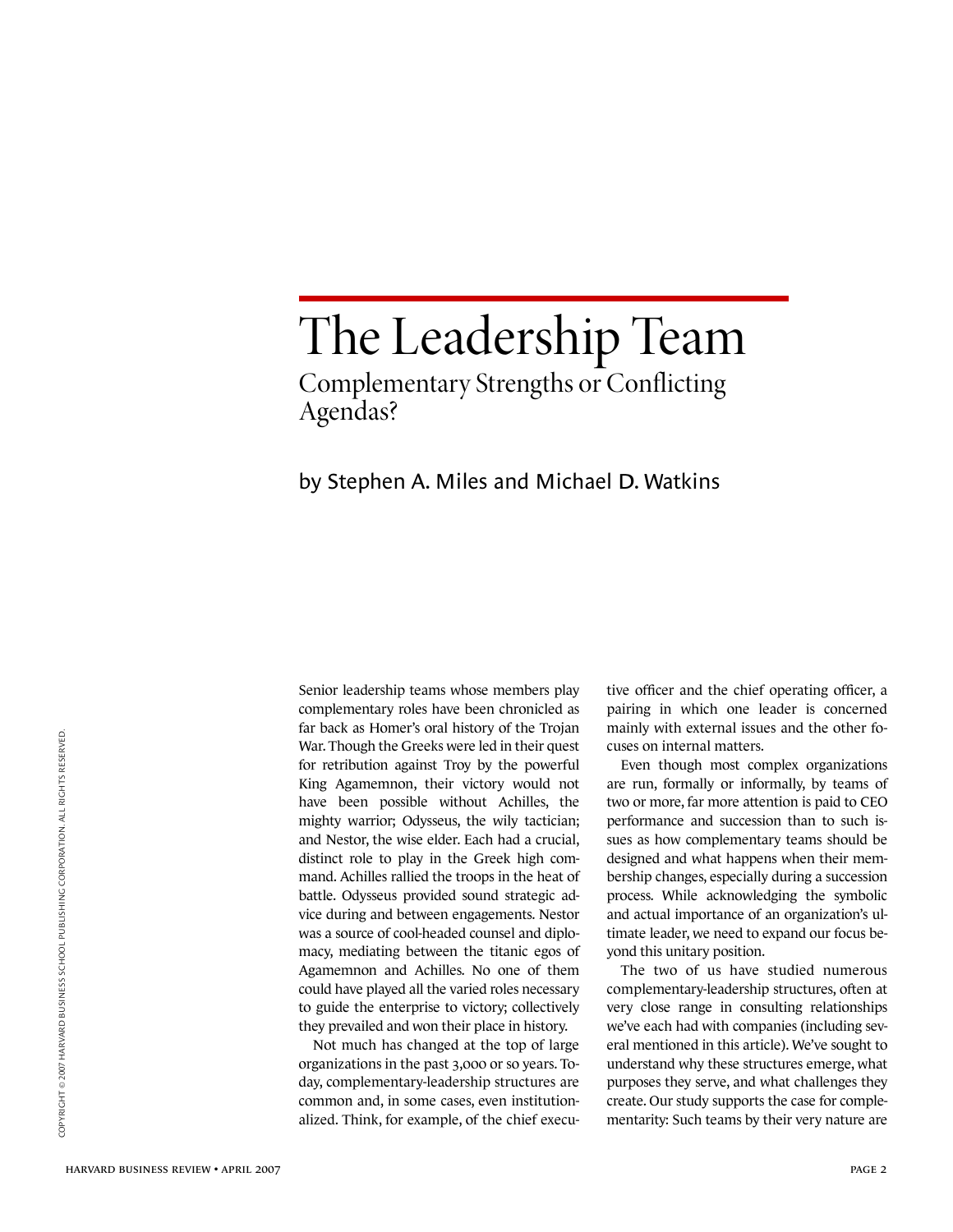able to do things that individuals and noncomplementary teams can't. At the same time, we've seen that with the benefits come risks. Because of members' different strengths and styles, they may pursue incompatible ends or employ inconsistent means to achieve their goals. Succession also presents particular challenges. What happens when members of complementary teams move on, as they inevitably do? When succession looms, the logic of complementarity can get turned on its head—that is, the more complementary the team, the greater the potential for difficulties when it comes to a change of command.

Fortunately, the board of directors and the CEO can avoid problems like these. With a good understanding of complementary leadership, they can create an effective team and ensure a stable and productive succession when the membership changes. While this article applies broadly to leadership teams, including relatively large groups such as the senior executive committee, it is particularly relevant to relationships involving the top two or three people in an organization.

### **The Promise of Complementary Leadership**

The pervasiveness of complementary leadership in large organizations results in part from the obvious differences between various roles—the CEO and the COO, for example, or the heads of different functional areas. Sometimes complementary-leadership teams are designed into an organization. (For a description of one firm's experience with coleaders, see the sidebar "A Commitment to Complementarity.") More often, however, such teams emerge from a process akin to natural selection, in which leaders—through a mixture of succession planning, unexpected opportunities, personal capabilities, and self-selection—over time come to perform complementary functions. These are distinct because of the fundamental limits on a single person's ability to focus attention, acquire new capabilities, process information, and play diverse social roles. Indeed, the limitations of people's informationprocessing capacity, which are well documented, make it impossible for one individual to manage a large and complex enterprise. Bruce Chizen, CEO of the software and technology company Adobe Systems, says of his own position, "The job is simply too big for

any one person." Bringing together two or more people with complementary strengths not only compensates for the shortcomings of each but also results in a team in which the whole is much greater than the sum of the parts.

Complementary leadership generally manifests itself in four ways. Increasing demands on the CEO's attention and time have led to the fairly straightforward *task complementarity*. Faced with unmanageable levels of complexity and uncertainty, leaders divide management responsibilities into coherent blocks of tasks. As we noted above, one familiar split assigns one leader (usually the CEO) the job of managing the external environment, while her counterpart (often the COO) concentrates on internal management issues. Another way to divvy up tasks is to designate executives to take primary responsibility for different businesses or groups of businesses.

A second fairly clear-cut division of responsibilities is *expertise complementarity*. Before becoming general managers, executives usually get their training and experience in one or at most a few business functions, such as sales, marketing, finance, operations, or R&D. Although effective general managers acquire a good working knowledge of other functions, their original areas leave indelible imprints on them. The resulting differences in expertise among general managers naturally lead to the formation of teams with complementary expertise. One common configuration in consumer brands companies is a CEO with a sales and marketing background and a COO with expertise in finance or operations. In technology companies, the COO often has deep technology expertise. For example, Chizen, Adobe's CEO, has a background in sales and marketing, and Shantanu Narayen, the company's president and COO, came up through the engineering and product ranks.

A third, less sharply delineated type of synergy—what we call *cognitive complementarity* involves differences in how individuals process information. It is extraordinarily rare, for example, to find leaders who are equally good at dealing with the big picture—creating and communicating compelling visions and crafting breakthrough strategies—and at driving execution through an intense focus on tactics, details, and follow-through. Both Aart de Geus, the founder and CEO of Synopsys, and Chi-Foon

**Stephen A. Miles** (smiles@heidrick .com) is an Atlanta-based managing partner in the Leadership Consulting Practice of the executive search firm Heidrick & Struggles and a coauthor of "Second in Command: The Misunderstood Role of the Chief Operating Officer" (HBR May 2006). **Michael D.** 

**Watkins** (mwatkins@genesisadvisers. com), based in Newton, Massachusetts, is a partner in the leadership development consultancy Genesis Advisers and the author of The First 90 Days: Critical Success Strategies for New Leaders at All Levels (Harvard Business School Press, 2003).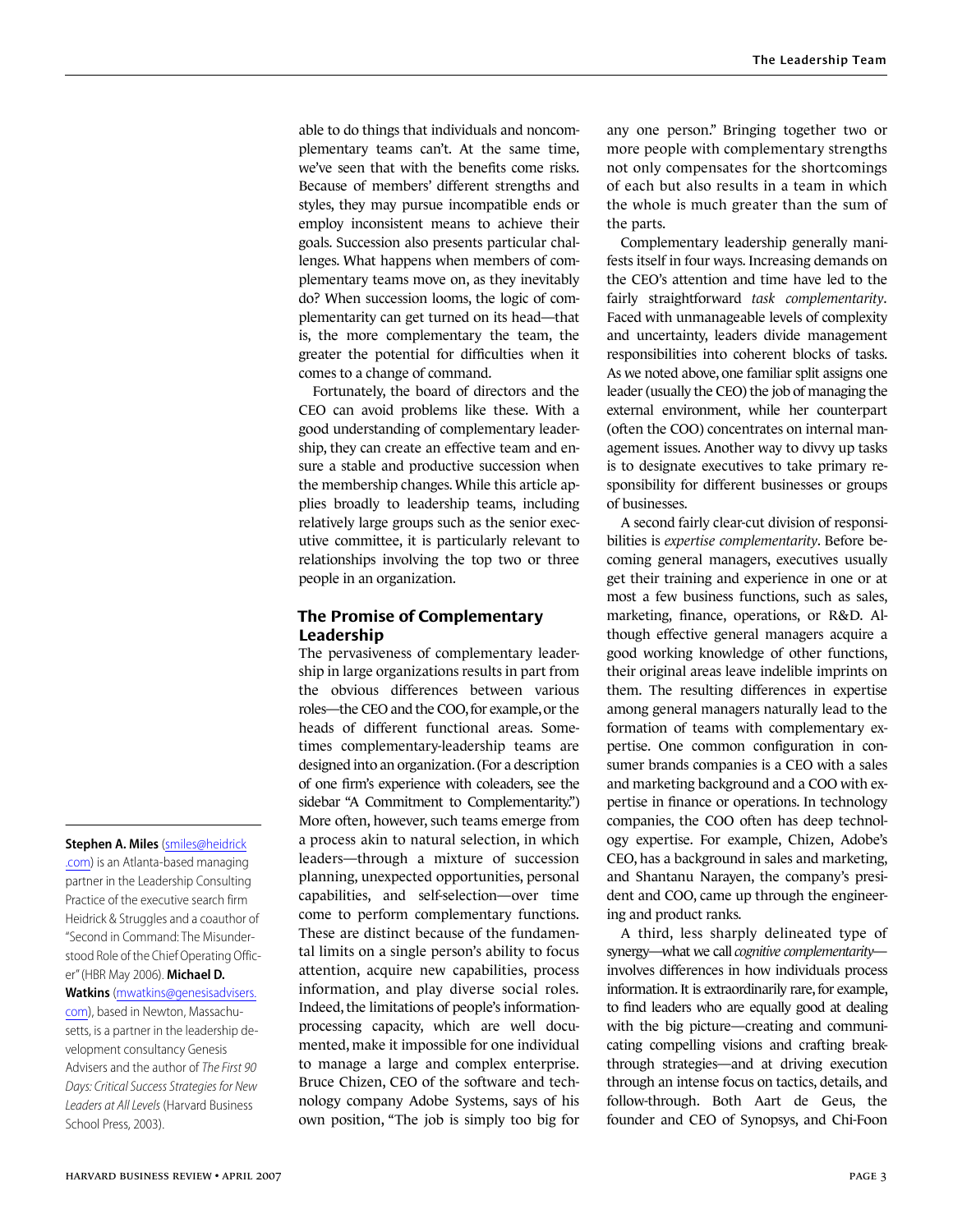Chan, the company's president and COO, have immense technical expertise—which is crucial to their credibility in their highest of high-tech industries, electronic design automation. Despite this overlap, however, they play very different roles: De Geus is the idea-a-minute visionary, while Chan stays grounded in realistic goals and the details of achieving them.

Finally, leaders often play discrete and complementary social roles in organizations—a phenomenon we call *role complementarity*. One person can rarely assume more than one social role; it is difficult, for example, for a leader to be both feared and loved. Agamemnon could not inspire the troops as Achilles could, nor could Achilles formulate an overarching battle strategy as the king could.

Rather than sacrifice one or the other of these powerful motivating forces, senior teams naturally evolve into configurations in which one leader provides the "pull" through rewards and inspiration and another provides the "push" through disciplined goal setting and sanctions.

A common example of role complementarity is when one leader plays "diplomat" (similar to the traditional "good cop" role) and another plays "warrior" (the "bad cop") in dealing with external constituencies. When Roberto Goizueta and Douglas Ivester were, respectively, CEO and COO of Coca-Cola, Goizueta was the urbane diplomat championing the Coca-Cola brand with such stakeholders as regulators and bottlers. Ivester, by contrast, described the company as a "wolf seeking its prey"—in this

### **A Commitment to Complementarity**

The benefits and challenges of running an organization with leaders who play complementary roles can be seen at Goldman Sachs, where for decades many parts of the business—and sometimes the firm itself—have been headed by teams of two coleaders.

The practice emerged almost by chance. In 1976, when the senior managing director died, the firm decided to fill his position with two partners and members of the management committee, John Weinberg and John Whitehead, who had worked closely together for years. "As friends, they were able to collaborate in a noncompetitive way," recalls Jonathan Cohen, a Goldman Sachs advisory director who started at the firm in 1969. "It was natural for them to come together." Weinberg and Whitehead ran the firm for eight years, and a precedent was set.

Over time, the notion of coleadership became ingrained in the firm's culture. Although no formal policy mandates that certain businesses be run by more than one person, when a position opens, Cohen says, "you look over the best people for the job, and often there are two with complementary strengths." The practice has extended to the top. Before leaving to become U.S. treasury secretary in July 2006, chief executive officer Henry Paulson, Jr., worked in a close complementary fashion with then president and chief operating officer Lloyd Blankfein, who is now CEO. Earlier, Paulson headed a three-person team comprising himself and copresidents and COOs John Thornton and John Thain.

The benefits of such arrangements are several. Coleadership can act as a restraint on the naturally strong egos found at a top-tier investment bank. It can help assimilate senior hires into the organization's culture by pairing the newcomers with veterans of the firm. It also allows the leadership to be in two or more places at once—something that proved beneficial after the attacks of September 11, according to Steven Kerr, a former chief learning officer at Goldman Sachs who is now a senior adviser to the firm (and a director of Harvard Business School Publishing). At the time of the attacks, Kerr says, Paulson and Thornton were out of the country, but Thain was in New York and could thus oversee efforts to restore order at the firm.

Perhaps the greatest benefit of coleadership is diversity of thought and talent. Decisions, while they might take slightly longer to reach, often are better because two different minds have been at work on them. Coleaders can play to their individual strengths. When Paulson and Blankfein worked together, Paulson, who had spent his career building client relationships, was Mr. Outside; Blankfein, who had a background in the technical intricacies of financial instruments, was Mr. Inside. Faced with the succession challenge that is often embedded in such a complementary relationship, Blankfein has had to work to raise his public

profile and increase his involvement with clients since becoming CEO.

The success of coleadership at Goldman Sachs reflects both personal and institutional commitment to the concept, Kerr says. He notes that when he reported to both Thain and Thornton, "I would say something to one, and ten minutes later the other would know it. If they had disagreements, and I'm sure they did, I saw none of that." Cohen recalls that Weinberg and Whitehead set ground rules for the relationship early on, including an agreement that if one person felt very strongly about something, they both would head in that direction.

Kerr says such semiformal agreements continue to this day. He and others often interview both members of a new leadership team, map each one's view about who will be responsible for what, and then bring the two together to work out differences.

Of course, not all relationships between coleaders succeed. After all, Kerr says, "people marry for love and half of them don't make it—and these guys aren't always in love when they are put together." But the successes outweigh the failures, in large part because the firm has learned, sometimes painfully, from its mistakes over the past 30 years. "If we had known what the full cost would be, maybe the practice would never have started," Kerr says. "But that cost is now sunk. We've paid our dues."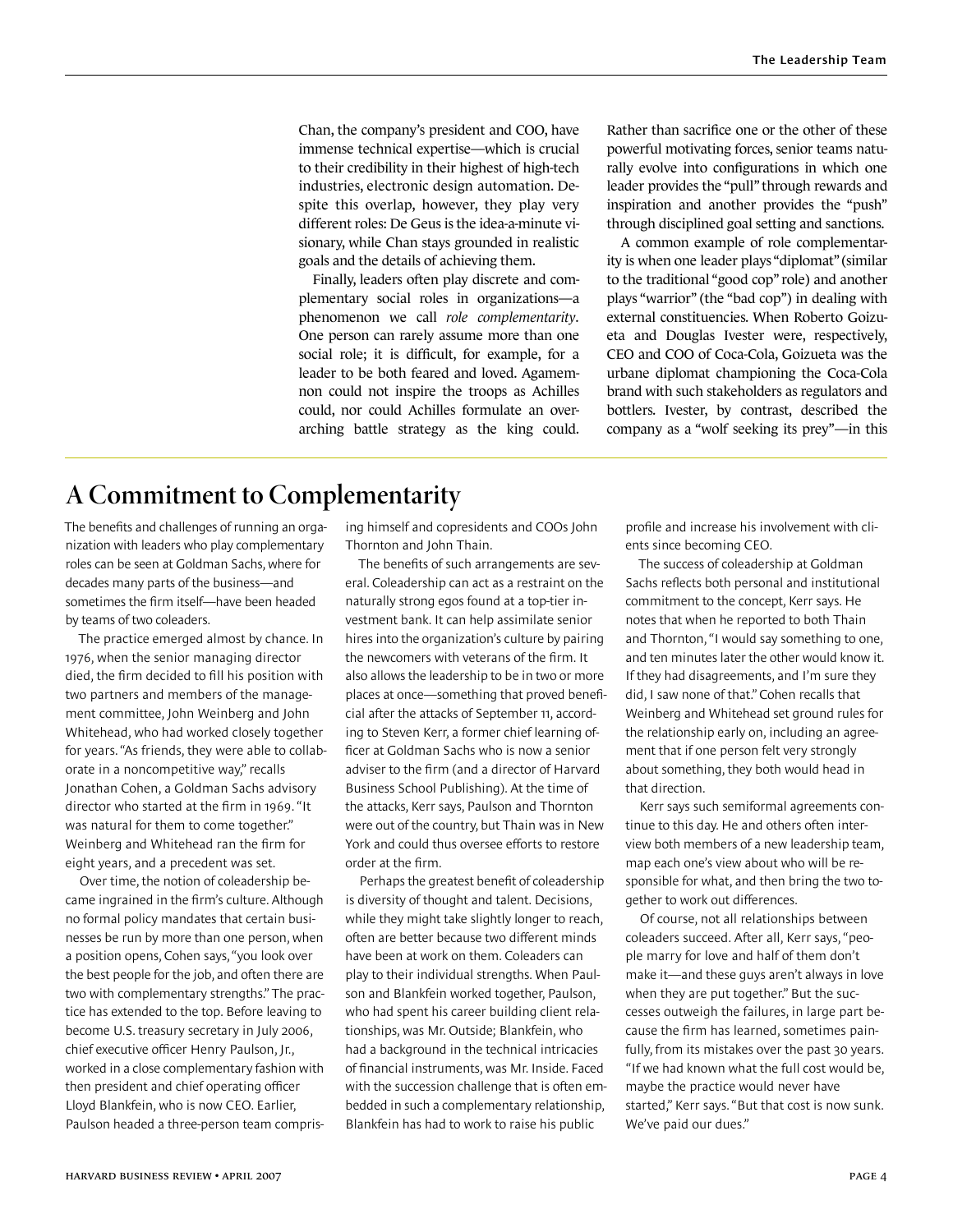case, a sheep called Pepsi. According to Warren Buffett, then a member of Coca-Cola's board, Ivester would take it as a personal insult "anytime anyone swigs any beverage other than a Coca-Cola product." Another division of roles occurs during times of wrenching internal change: One leader plays the "guardian," the preserver of what is good in the organization, and another plays the "entrepreneur," the destroyer of what is bad. (For a description of how these complementary roles have played out conspicuously in a political context, see the sidebar "Complementary Leadership and the Quest for Peace.")

#### **Mapping Team Complementarity**

The extent to which senior teams exhibit complementarity varies considerably. In some cases, leaders play complementary roles along all or most of the four dimensions we have described. In extreme instances, a deeply complementary relationship effectively becomes a kind of shared leadership.

There are few examples of this so-called "two in a box" leadership structure. Bill Gates and Steve Ballmer at Microsoft are a wellknown pair. After more than 20 years working together, plus a stint as hall mates in a Harvard undergraduate dorm, the chairman and the

### **Complementary Leadership and the Quest for Peace**

Senior leadership teams whose members have complementary strengths abound in government as well as in business. The partnership between Israeli politicians Yitzhak Rabin and Shimon Peres—and the way their complementary roles led to the 1993 signing of the Oslo Accords provides a classic example of complementarity in a governmental context.

In the early 1990s, Rabin was prime minister and Peres was foreign minister of Israel's Labour government. The two politicians were longtime rivals, representing the hawk and dove wings of the Labour Party. In the partnership, Rabin, a former general in the Israeli Defense Forces, played the role of "guardian," preserving national identity and ensuring the country's security. Peres, who lacked

the credibility associated with military service and was viewed as soft on security, acted as the "entrepreneur," developing new approaches to engaging with the Palestinians and aggressively pushing those ideas forward. Together, the two men did what neither could have done alone, pursuing and completing negotiations that laid the foundation for the Oslo Accords, for which the two, along with Palestinian leader Yasser Arafat, received the Nobel Peace Prize.

After the assassination of Rabin in 1995, Peres's history of playing the entrepreneur role hindered his candidacy for prime minister when he ran against Benjamin Netanyahu: Many Israelis worried that he couldn't step into Rabin's role as trusted guardian of the nation's future.

CEO augment their complementary areas of expertise (the creation of visionary technical architectures for Gates, hard-driving sales and marketing for Ballmer) with a shared passion for the company. The relationship will be tested as Gates continues his retreat from dayto-day duties and the recently named COO Kevin Turner—in the tradition of technology company COOs, an operationally focused former chief information officer (in his case, at Wal-Mart)—tries to create a similar if perhaps less intense dynamic with Ballmer.

A complementary-leadership relationship that has survived the stress of several changes exists at Starbucks. In 2002, when Jim Donald joined the company from Pathmark Stores (where he had been president and CEO), he became the newest member of a "three in a box" leadership team that had previously been known as H2O—a reference to the first names of Starbucks founder and chairman Howard Schultz, head of international operations Howard Behar, and CEO Orin Smith. Sustaining this successful setup wasn't easy. Partly through his efforts to assure rank-and-file employees that they could count on continuity in the company's leadership approach, Donald helped ensure the success first of the new three-person team (he took Behar's place, creating a group in which Schultz was the visionary, Smith the administrator, and Donald the merchant) and then of a two-person version (he became CEO when Smith retired).

Deeply complementary relationships like these are unusual; teams with some complementary aspects are quite common. Steven Reinemund, formerly the CEO and now the chairman of PepsiCo, had a strong partnership as COO with his CEO predecessor, Roger Enrico. When Reinemund became the chief executive, he fostered a similarly productive relationship with his ultimate successor, CFO Indra Nooyi, based mainly on task complementarity. Giving Nooyi the additional title of president while she was CFO, he let her take an increasingly public role with external constituencies, which was good preparation for her ascension to CEO but also a way to balance Reinemund's operational strengths.

Disk drive maker Seagate is run by a fourperson team that successfully exploits expertise complementarity. CEO Bill Watkins, president and COO David Wickersham, and two executive vice presidents—Brian Dexheimer, who is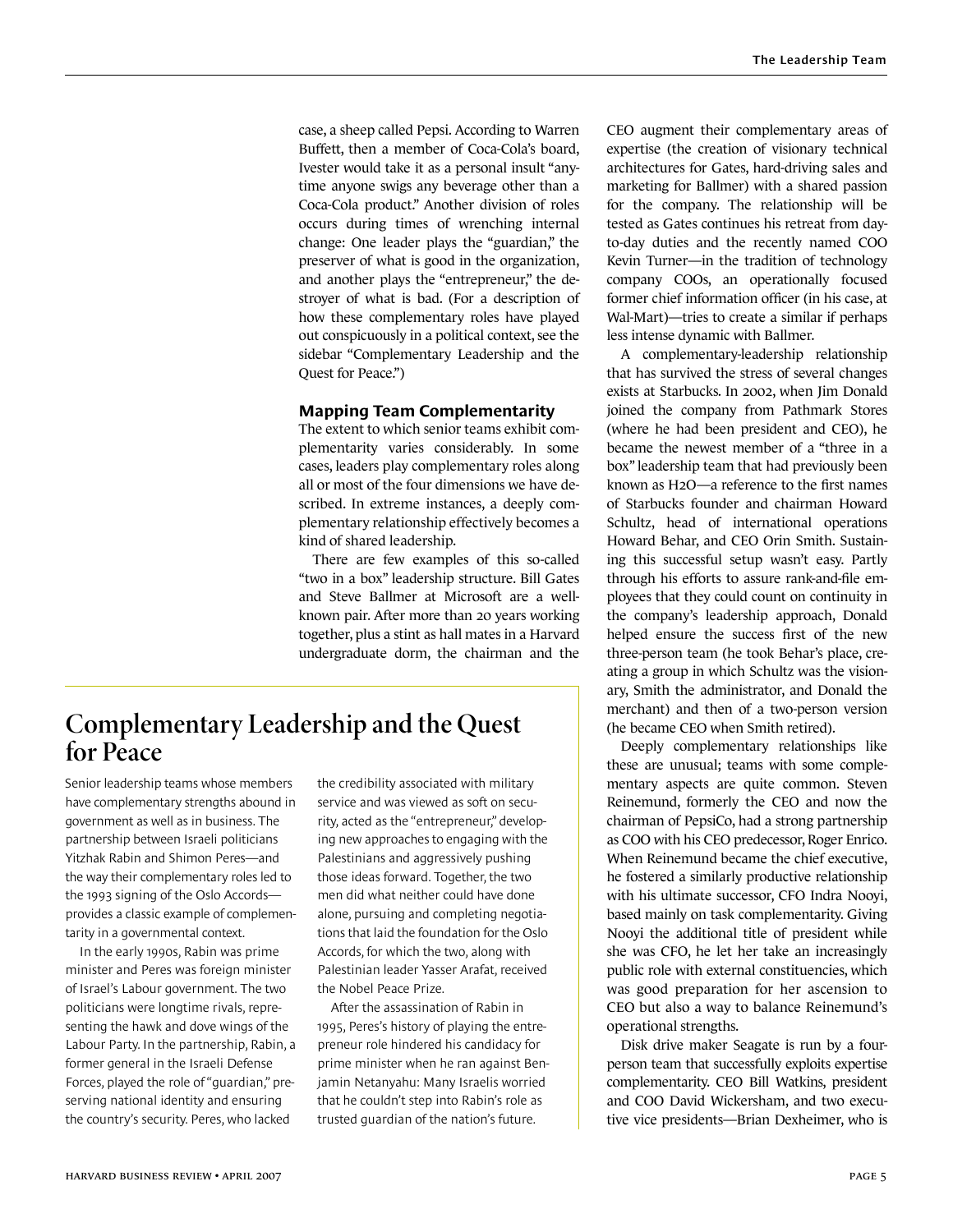in charge of marketing and strategy, and Charles Pope, who heads up finance—work well together because they draw on one another's different functional strengths. As we will discuss, however, overlap in the expertise of Watkins and Wickersham initially threatened the team's success.

### **The Perils of Complementary Leadership**

The advantages of complementarity—which, after all, are rooted in differences among leaders—don't come for free. For one thing, teams risk squandering the potential benefits through the confusion that complementary leadership can spawn. "People, especially those lower down in the organization, would sometimes wonder when they should talk to me and when they should talk to him," recalls Adobe CEO Chizen, speaking of his close complementary relationship with Narayen. Over time, employees came to understand the semiformal division of labor: Chizen was solely responsible for presenting financial proposals to the board and for strategy decisions, but beyond that the two shared duties, with Chizen focusing on marketing, brand, and customer issues and Narayen tackling product and operational matters.

Another challenge involves achieving and sustaining agreement about organizational priorities. What happens, for instance, if Agamemnon decides to attack the city and Achilles stays in his tent? Given that the team will intentionally include people with significant differences—in terms of their assigned tasks, areas of expertise, mind-sets, or social roles how does a company avoid ending up with a group of leaders who, in the words of the adage, sleep in the same bed but dream different dreams? The risk that team members will head off in different directions is all too real, especially as organizational environments become increasingly complex and ambiguous.

A less obvious problem is that team members' similarities in certain areas may interfere with the team's overall complementarity. That is, if there is too much overlap in the Venn diagram depicting members' tasks, areas of expertise, mind-sets, or social roles, the problem may be more than redundancy: In the overlapping areas, people may compete to do things their own way. This need not happen, of course. Recall how Aart de Geus and Chi-Foon Chan of

Synopsys complement each other, even though they share deep technical expertise, because they enjoy the breathing room provided by their different cognitive roles: De Geus's visionary approach and Chan's down-to-earth way of processing information.

But in such situations, conflict can overshadow what would otherwise be a productive relationship. Consider the recent history of the leadership at Seagate. CEO Watkins, who has a strong interest and expertise in operational matters, remembers working hand in glove as COO with former chief executive Steve Luczo, who focused primarily on corporate strategy. When Luczo became chairman and Watkins became CEO, Watkins filled the COO spot with Wickersham, an executive with a similar passion for operational excellence—a crucial element in a vertically integrated business that moves some 86 million parts in its supply chain every day. Initially, the relationship was somewhat strained. "When I first came into the CEO job, I wouldn't give him responsibility for the part of the organization that oversees product quality," Watkins recalls. "Then I realized I was messing up, using my ownership of quality to hammer operations. It wasn't so much an issue of his not being ready; it was an issue of my not being ready to give up responsibility."

As a result of Watkins's decision to pull back from day-to-day operations and give Wickersham some freedom to maneuver, Seagate has been able to benefit from their complementary social roles—Watkins as the emotional keeper of the company's culture, Wickersham as the data-driven executive who gets the job done.

### **The Four Pillars of Effective Complementarity**

The risks inherent in complementary leadership can't be avoided. But organizations can manage them by heeding the four pillars of alignment in successful complementary teams: a common vision, common incentives, communication, and trust. As a team's complementarity increases, so does the importance of these pillars.

The failure to craft and commit to a shared vision and supporting strategy is at the root of some notable senior team collapses. Ed Zander, who is now chairman and CEO of Motorola, says he knew it was time to leave his position as

One person can rarely assume more than one social role; it is difficult, for example, for a leader to be both feared and loved.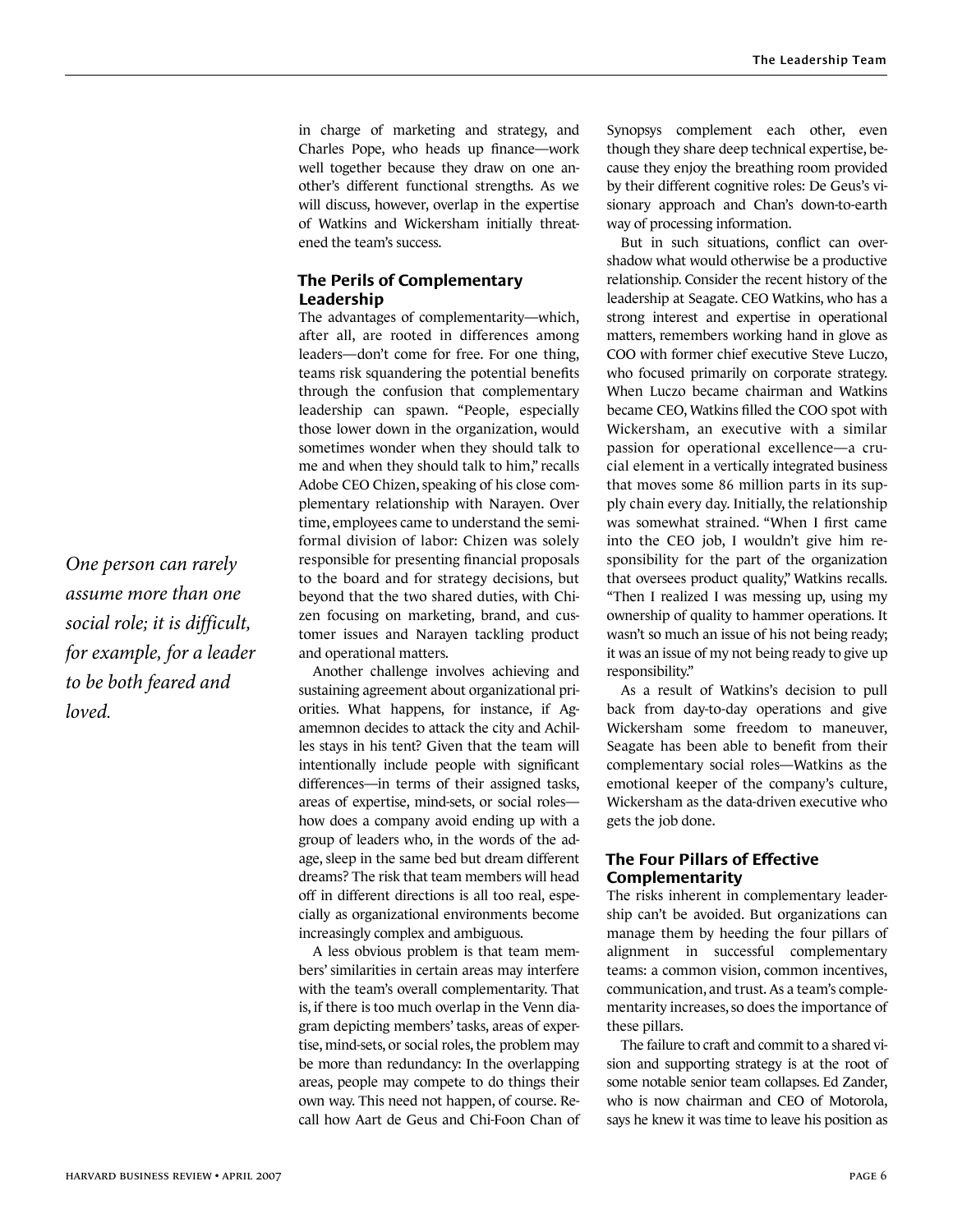president and COO of Sun Microsystems—thus dissolving what had been a successful complementary relationship with then CEO Scott McNealy—when the two began to diverge in their visions for the company. "Scott and I had a really good relationship," he recalls, "but I could see us start to philosophically move apart—not in a negative fashion but in an honest disagreement about the company's priorities." At that point, Zander says, it was clear the relationship would no longer be productive.

Commitment to a common vision and strategy, while necessary, will not be sufficient if members of the team have competing incentives. People won't work in concert and make sensible trade-offs if their rewards depend on achieving different goals. For example, one member of the leadership team might be pursuing short-term results while another is focusing on the long term. Or one might be rewarded for driving top-line growth and another for driving earnings growth. Their differing incentives could lead them to take actions that, while advancing their individual goals, are suboptimal for the business as a whole.

Making complementarity work also requires outstanding coordination and communication among the team members. The deeper the complementarity, the denser this communication must be. The most effective complementary teams are in near constant communication and have well-established protocols so that potential divergences can't take root. "The danger is that you'll get into something like a parental situation, where people in the organization think they can go to one person to get an answer that the other one won't give them," says former PepsiCo CEO Reinemund, recalling his relationship with then CFO and president Nooyi. "I'm sure it happened occasionally. But on big issues it never happened because Indra and I were connected enough to avoid it. People knew we talked all the time." Jim Donald, the Starbucks CEO, puts it another way: "I bug the heck out of Howard Schultz just to stay in touch."

The fourth pillar, which may be the most crucial for a team's stability, is trust among team members. Common vision, aligned incentives, and close communication enable purposeful and powerful cooperative action, but they have no value unless team members know that their counterparts can and will further the best interests of the enterprise.

Members of successful complementary teams describe the phenomenon in different ways. Reinemund says it involves not questioning your teammates' motives and caring about their personal well-being in a way that "supersedes day-to-day results." Donald talks about giving others on the team "a free runway" to do what they need to do. Watkins characterizes trust as "knowing that when things hit the fan, we will try to do the right thing for Seagate and that we'll stick together to get it done."

This kind of trust yields tremendous benefits. "If you have it, you can screw up, as we all do on a regular basis, and still make things work," says Reinemund. "Without that, when the first tough storm comes, things just fall apart." According to Watkins, his team's deep confidence that it ultimately won't make many mistakes "gives us the freedom to have some pretty good conflicts before agreeing on a plan."

#### **The Challenges of Succession**

Making complementarity work is a challenge even for teams that are intact; when the composition of the team is altered, especially in the case of leadership succession, the challenges become more substantial. Researchers have repeatedly identified succession as one of the most worrisome issues for corporate boards, partly because it's one of the areas in which companies most frequently fall short. With a complementary-leadership team, succession is particularly problematic and becomes more so the more extensive the team's complementarity. The classic case is when a COO or president who has worked in a complementary fashion with the CEO moves into that top role.

Consider Ivester's move from COO to chairman and CEO at Coca-Cola in 1997, when Goizueta died unexpectedly. As we have described, the two men had an unusually effective complementary relationship. Many predicted continued success for Ivester: *Fortune* dubbed him the "prototype boss for the 21st century." Coca-Cola's board confirmed his accession to CEO in a 15-minute meeting.

But the successful pairing of Goizueta and Ivester contained the seeds of Ivester's downfall. An accountant by training, Ivester had spent nearly 20 years rising through the ranks to become Goizueta's right-hand man. He had been named Coca-Cola's CFO in 1985, at age 37, and made his mark in 1986 by orchestrating

How does a company avoid ending up with a group of leaders who, in the words of the adage, sleep in the same bed but dream different dreams?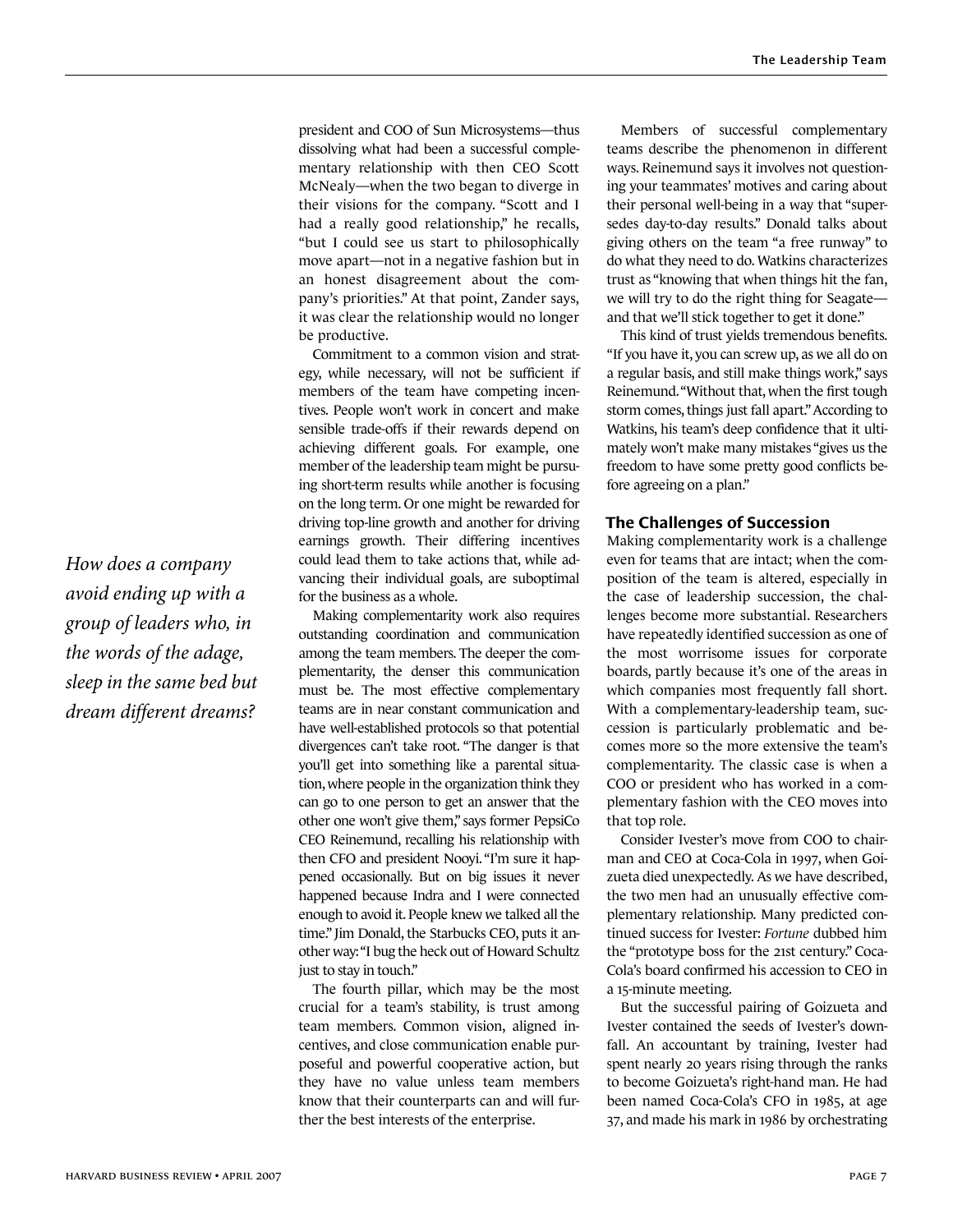the successful spin-off of the company's bottling operations. He also succeeded in his first operating role, as president of European operations, overseeing the company's expansion into Eastern Europe in 1989.

But Ivester failed as CEO. He refused to name a new COO, even when strongly pressed to do so by Coca-Cola's board. Instead, he continued to act as a "super-COO," maintaining daily contact with 16 direct reports. His extraordinary attention to detail, a virtue in finance and operations and an effective foil to Goizueta's big-picture approach, proved to be a hindrance in his new position, preventing him from taking on the strategic, visionary, and statesman roles of an effective CEO.

He made a series of mistakes, from the ham-handed treatment of European regulators ruling on Coca-Cola acquisitions to the belated acknowledgment of a festering racial discrimination suit in the company's Atlanta headquarters. He had little chance of recovering from such setbacks because by the end he had alienated nearly everyone who might have saved him.

Ivester's unfortunate story vividly illustrates why leadership succession can be so risky in complementary teams: The strong leadership traits that make someone a successful member of a complementary team may limit his ability to adapt to a different role—because of his inherent capabilities and because of what the organization, comfortable with him in his old role, will permit him to do in his new one.

For example, making the move from COO to CEO requires substantial changes in the four dimensions of complementarity we described earlier. To succeed in the chief executive role, Ivester needed to shift his focus to different tasks (by spending more time on external matters), draw on different areas of expertise (particularly sales and marketing), exercise different cognitive capacities (particularly the development of vision and strategies), and play a new social role in the organization (one that would build personal relationships and trust). He made a common but disastrous mistake in his failure to "promote himself" into the role of CEO, continuing instead in what was essentially a COO role camouflaged by a new title.

Of course, the magnitude of the leap to CEO would tax anyone's adaptive capacity. While hard work may help someone learn new tasks or acquire new expertise, the ability to adopt new cognitive capabilities or play different social roles may be limited by who that person is. To use an analogy from the theater, some actors have a narrow range—they are extremely effective in a few types of roles—while others can perform a broader repertoire. But even the most versatile actor can't change her inherent talents, and few can convincingly play all roles, just as few executives will be able to excel in all leadership positions.

Even if a leader has a tremendous ability to adapt to a new role, he still has to deal with the legacy of the roles he has previously played in the organization. Just as audiences may not like to see a typecast actor in a different kind of role, people in organizations may hold entrenched attitudes that make it extremely difficult for someone to undertake a major role shift. Having played the bad cop to Goizueta's good cop for so many years, Ivester was typecast as the hard-edged disciplinarian. Even if he had been capable of playing a softer, more diplomatic role at Coca-Cola, it is far from clear that people in the organization would have accepted the transformation.

### **Ensuring a Smooth Transition**

Companies that come to understand the potential pitfalls of complementary leadership teams should not, of course, give up on complementarity and stock their leadership pipelines with clones. Rather, the challenge is to enjoy the advantages of complementarity without sowing the seeds for disaster during succession, particularly to the top job. An organization's board of directors and CEO can take various steps to manage the short-term benefits and longerterm risks of complementarity.

The first step is to recognize the inherent tension between creating complementary leadership teams and laying the foundation for smooth succession processes. This can mean, for example, deciding to put in place a COO whose experience and talents partially overlap with those of the CEO and who therefore might make the transition into the top role more easily. Another option is to extend the life of the complementary CEO-COO relationship by appointing as COO someone who will take time to grow into the number two job. Giving that person a stretch assignment will ensure that he has time not only to learn his own job but to prepare, with the CEO's help, for the top position.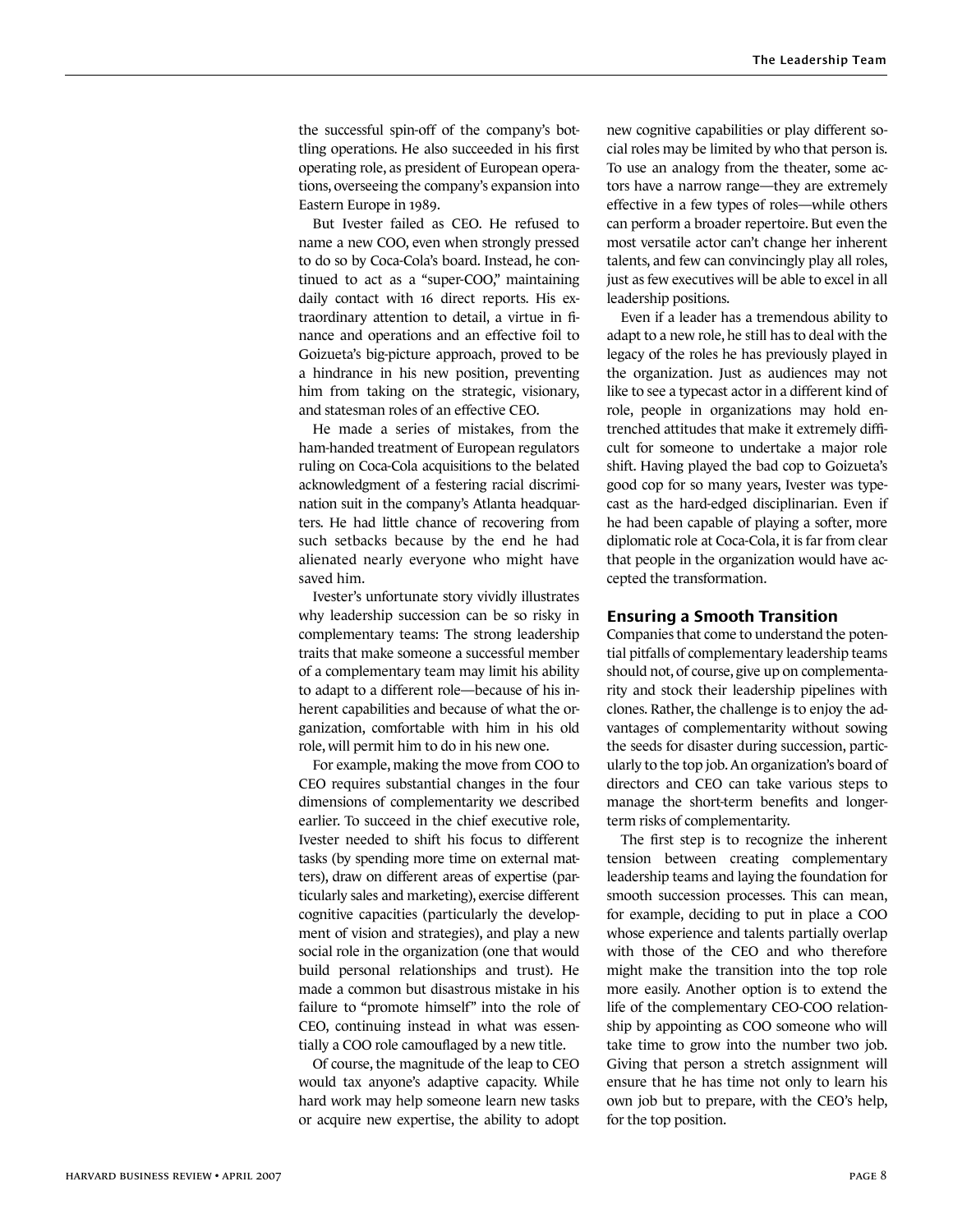More-formal procedures can also help. The board can, for example, broker an explicit agreement between the CEO and the COO outlining the gradual transfer of responsibilities. The COO can take increasing responsibility for dealing with external constituencies such as analysts, shareholders, and the press; become more involved in strategy setting or meetings with key customers; or assume greater responsibility through a seat on the board or a new set of reporting relationships. Many of today's successful complementary leaders—like Jim Donald at Starbucks, Bill Watkins at Seagate, and Indra Nooyi at PepsiCo—have benefited from that kind of preparation as part of an earlier complementary team.

Such a grooming process requires a CEO who is willing to transfer power in both real and symbolic ways. "It became clear to me that certain aspects of the CEO job were not my strong suit," says Chizen at Adobe. "Yet these were things that Shantanu was really good at. He wanted more responsibility, and I was more than happy to give it to him. He continued to do a good job as COO, which confirmed for me that I could safely give him even greater responsibility." Jim Donald, speaking of the responsibility he was given as Starbucks COO when Orin Smith held the top spot, says, "If you don't have a great number one, you are not going to have the latitude and longitude to do what it takes to become a great number one yourself." Of course, handing over the reins is not easy: Consider Watkins's reluctance to turn over responsibility for quality at Seagate when Wickersham became COO.

One way to sidestep the challenges of a complementary COO's transforming himself into a CEO is to ignore the traditional definitions of the two positions—that is, don't worry about which roles the CEO and the COO play as long as they maintain the logic of complementarity. Such a "role-swapping" strategy could mean, for example, that a COO who is strong at playing the "insider" role would continue to do so after becoming CEO, complemented by a new COO who would play the "outsider" role. We saw a version of this strategy at PepsiCo, where CFO Nooyi continued to deal with external constituencies, such as analysts, when she took on the role of president, while CEO Reinemund continued to play to his operational strengths. But that kind of approach won't work in all situations. The CEO must be comfortable sharing the spotlight with the second in command, and important stakeholders investors, analysts, the media—must accept the division of responsibilities.

Instead of trying to manage the sometimes difficult ascension of the number two executive to the top position, a board can orchestrate a complete changing of the guard, selecting a highly complementary CEO-COO pairing—or even a trio of leaders—and then replacing both people when the time comes. That was the pattern for several generations of top executives at Johnson & Johnson. From 1976 to 1989, chairman and CEO James Burke shared leadership responsibilities with president David Clare. In 1989, the two passed the baton to Ralph Larsen, who became chairman and CEO, and Robert Wilson, who became president. They, in turn, passed it in 2002 to William Weldon, who became CEO and was also the worldwide chairman of the pharmaceuticals group, and James Lenehan, who was worldwide chairman of the medical devices and diagnostics group. When Lenehan interrupted this orderly succession process by resigning suddenly in 2004, the company expanded its complementary-leadership structure, appointing in the next year both CFO Robert Darretta and global chairman of pharmaceuticals Christine Poon to the position of vice chairman in the office of the chairman, a move that made them part of a new complementary team headed by Weldon.

Whatever the mechanism, the aim is to realize the enormous potential of complementarity in senior leadership teams while avoiding the perils that come with it. The stakes in getting this right could not be higher.

#### Reprint R0704F

To order, see the next page or call 800-988-0886 or 617-783-7500 or go to www.hbrreprints.org